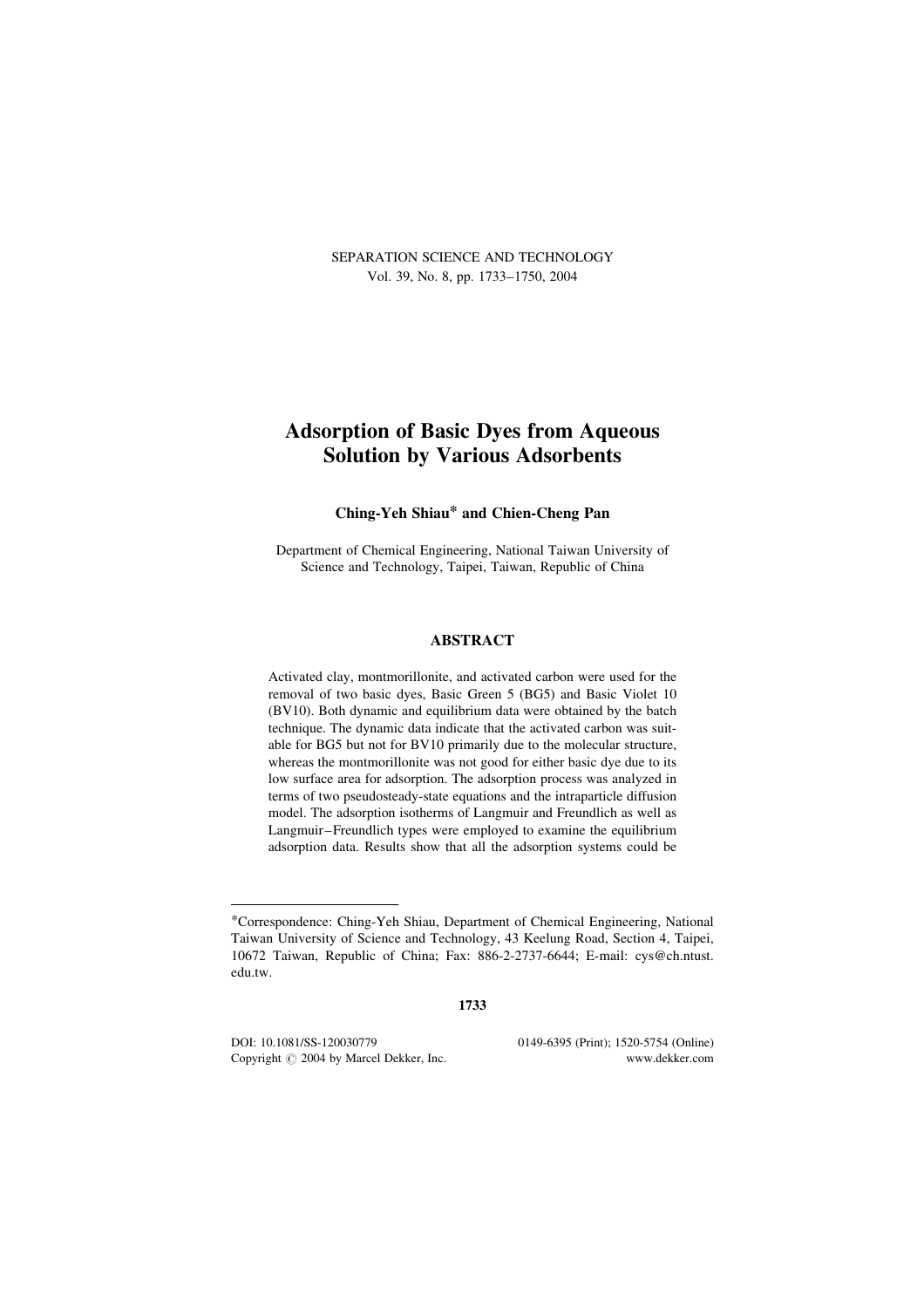| <b>ORDER</b> I<br><b>REPRINTS</b> |  |
|-----------------------------------|--|
|-----------------------------------|--|

adequately fitted by the Langmuir–Freundlich equation. Thermodynamic parameters were also obtained.

Key Words: Activated carbon; Activated clay; Montmorillonite; Adsorption; Basic dyes.

#### INTRODUCTION

Dyes are widely used in many industries, mainly in textile industry. Their effluents often cause serious environmental problems due to deep color present in the discharge water that requires pretreatment for color prior to disposal into a river. Due to large amounts of metal complex present in the dyes, most commercial dyes are treated with difficulty by the conventional biodegradation or chemical oxidizing method. Liquid-phase adsorption of dyes from discharge streams by various adsorbents becomes one of the major treatments for such wastewater because this process is simple, inexpensive, and easy to design. Activated carbon, due to its effectiveness, is the most widely used adsorbent. Many researches<sup>[1-5]</sup> have conducted a great number of studies on the adsorption of dyes onto activated carbon.

With the exception of activated carbon, the use of other low-cost adsorbents has also been the focus of recent research. These include silica gel, clays, sawdust, bagasse pith, peat, and fly ash.<sup>[6-17]</sup> Activated clay and montmorillonite are porous matrix materials, mainly containing silica and aluminum. Both clay minerals are inexpensive. Activated clay and acid-treated activated montmorillonite have been used widely in the decoloration process in the cooking oil industry.  $[18,19]$  However, their uses in the adsorption of dyes in aqueous solution have not been well documented. Wu et  $al$ <sup>[11]</sup> and El-Geundi et al.<sup>[12,13]</sup> reported that basic dye can specifically be adsorbed onto activated clay. Hsu et al.<sup>[15]</sup> found activated clay to have an excellent affinity for basic dyes and the degree of adsorbability depends greatly on the species of basic dyes, temperature, and relative concentrations of the adsorbate and adsorbent.

A comparison study on the adsorption of dyes onto activated clay, montmorillonite, and activated carbon has not yet been reported. The aim of this study is to compare the adsorption behavior of basic dyes onto activated clay, montmorillonite, and activated carbon from aqueous solution, including their dynamic and equilibrium behaviors. Dynamic adsorption models and adsorption isotherm models were also justified. The effect of temperature on dye adsorption was also examined.

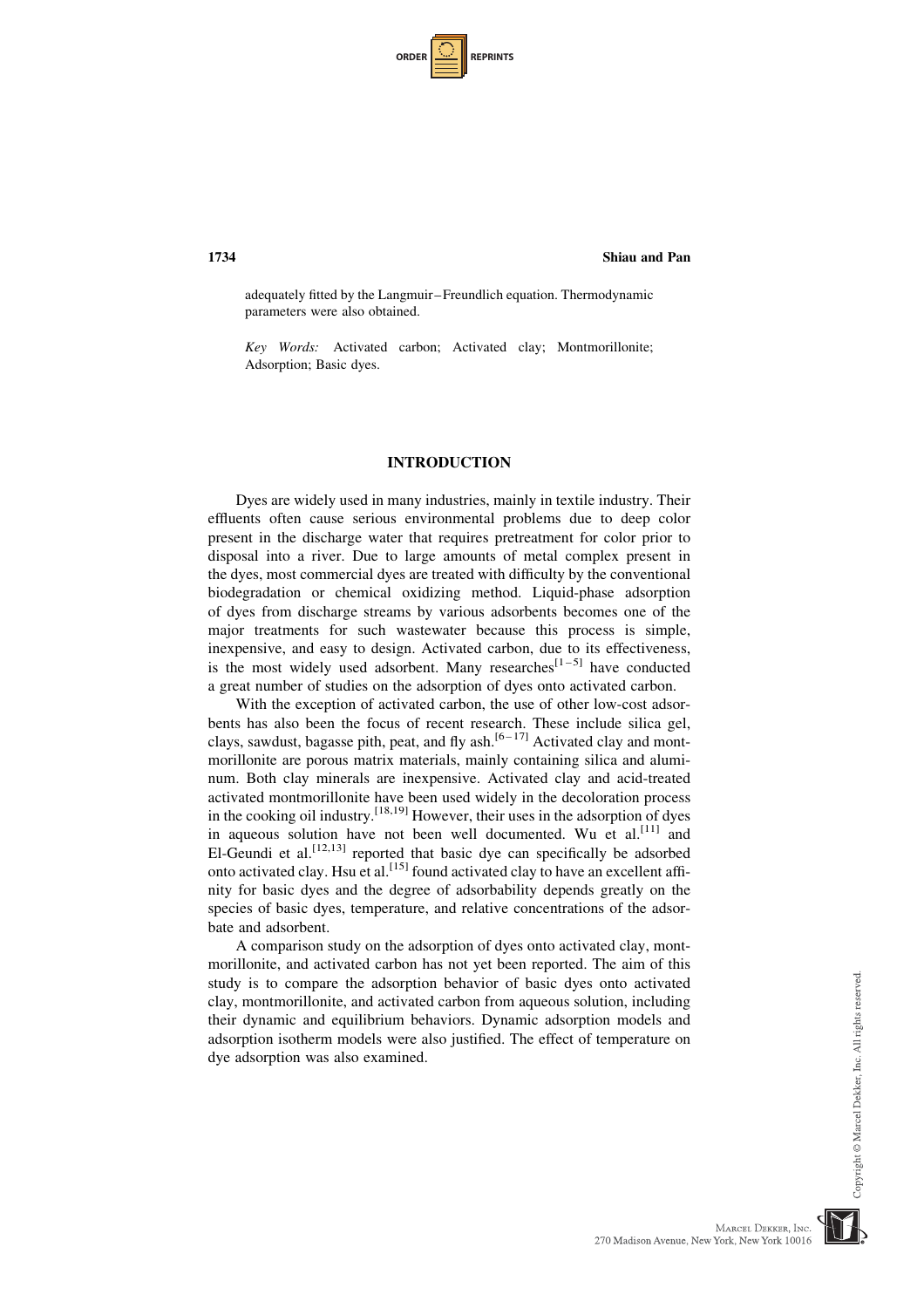| <b>ORDER</b> |  | <b>REPRINTS</b> |
|--------------|--|-----------------|
|--------------|--|-----------------|

# EXPERIMENTAL

# **Materials**

The dyes used in this study were Basic Green 5 (BG5) and Basic Violet 10 (BV10), supplied by Acros Chemical Company and were used without further purification. The BG5 is a relatively smaller basic dye with a linear structure and having molecular weight of 364.5, while BV10 is relatively larger with a molecular weight of 478.5. The adsorbents used were activated clay purchased from Laporte Industries (Singapore) Pte., Ltd., montmorillonite purchased from the Aldrich Company, and activated carbon purchased from a local source in Taiwan. Activated clay and activated carbon were used as received and montmorillonite was treated with diluted nitric acid for 3 hr for activation before use. The BET surface area was measured to be 278.4, 165.05 and  $945.88 \text{ m}^2/\text{g}$  for activated clay, montmorillonite, and activated carbon, respectively. Their pore size distributions are shown in Fig. 1. This figure



Figure 1. Pore size distribution of three adsorbents.

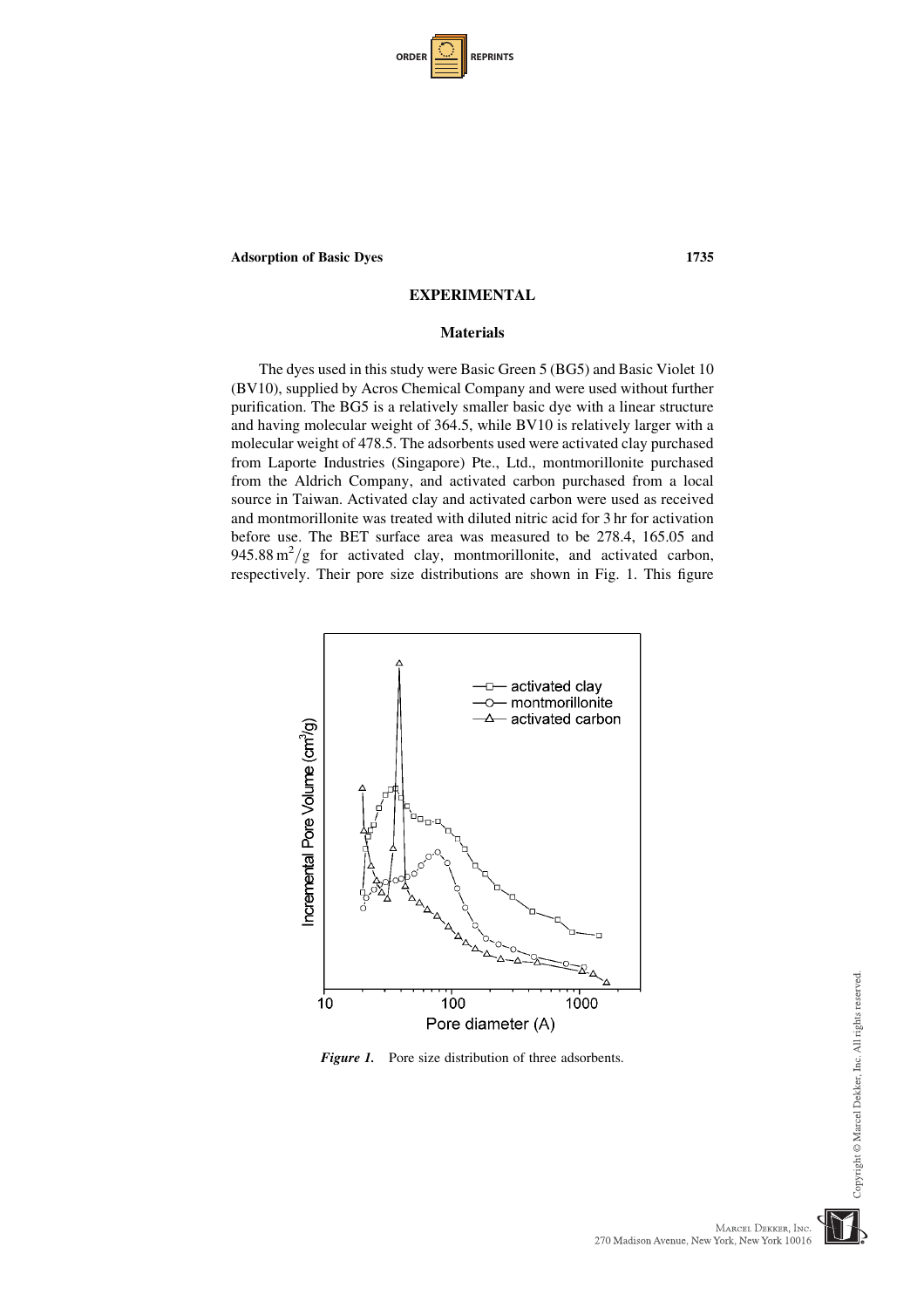| <b>ORDER</b> |  | <b>REPRINTS</b> |
|--------------|--|-----------------|
|--------------|--|-----------------|

shows that for the activated carbon there are two peaks, 0–20 and 35–45 A, which are located in the micropore and mesopore ranges, respectively, while for the other two adsorbents there is only one peak,  $35-45$  A. Apparently, activated carbon possesses more micropores and surface area.

Synthetic dye wastewater was prepared by dissolving the different basic dyes in deionized water at proper concentration.

#### Adsorption Procedure

All adsorption studies were conducted in a cylindrical plastic tank with a volume of 1500 cc to obtain dynamic and isotherm data. For the dynamic experiments, a 500 cc volume of synthetic dye solution with desired concentration was first placed in the tank at desired pH, agitation, and temperature. The timing was started upon the addition of 1.0 g adsorbent. At fixed time intervals, a sample of 10 cc was taken and immediately filtered. The concentration of dyes in each sample was analyzed using a Shimadzu UV/ VIS spectrophotometer (model UV-160A) at a suitable wavelength. The calibration curves for each individual dyestuff were established.

In isotherm experiments,  $1.0 g$  of adsorbent and  $500 c$  of an aqueous solution with desired concentration of dye were placed in the tank at pH 3.0 and desired temperature for 3 hr. After filtration, the concentration of dye in the aqueous solution was measured.

#### RESULTS AND DISCUSSION

#### Effect of Agitation Speed

In a liquid adsorption system, the transfer rate of a solute to a particle is affected by liquid film thickness surrounding the particle and the film thickness depends on agitation speed. A series of experiments at different degrees of agitation (from 200 to 600 rpm) were undertaken and shown in Fig. 2 for the adsorption of BG5 on activated clay. Figure 2 indicates that the degree of agitation influences the sorption rate as the agitation rate increases from 200 to 600 rpm. At agitation rates higher than 400 rpm the sorption rates only differ to a quite small extent, indicating that the film thickness has insignificant effect when the agitation rate is higher than 400 rpm. Hence, an agitation rate of 500 rpm was selected for all the experiments.

Copyright © Marcel Dekker, Inc. All rights reserved

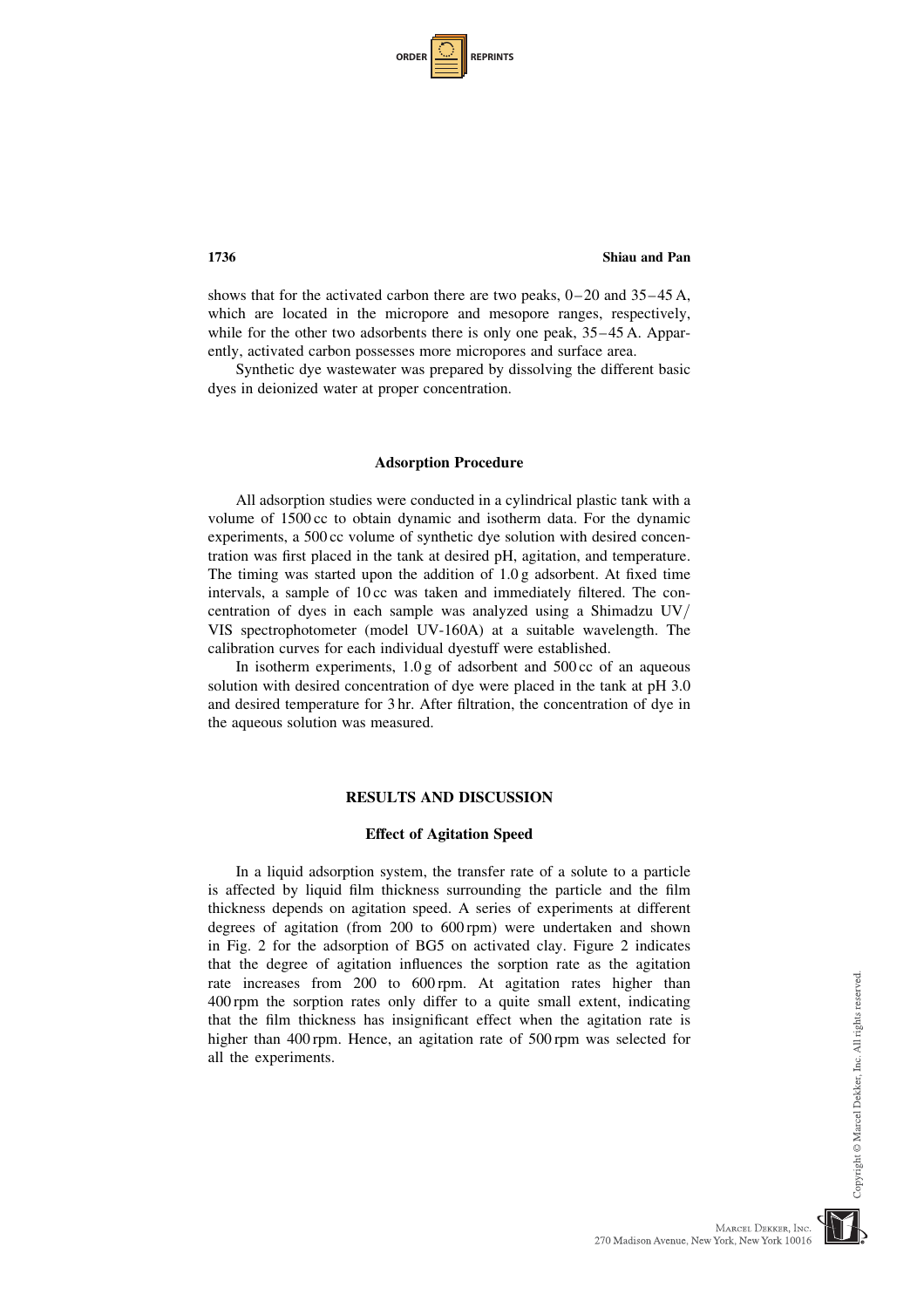| <b>ORDER</b> |  | <b>REPRINTS</b> |
|--------------|--|-----------------|
|--------------|--|-----------------|

Adsorption of Basic Dyes 1737



Figure 2. Effect of agitation speed on the adsorption of BG5 on activated clay with  $C_o = 700 \,\text{mg/dm}^3$ .

#### Effect of Initial Concentration

The adsorptions of BG5 on activated carbon with different initial dye concentrations are shown in Fig. 3. The adsorption capacity near equilibrium increases from  $146$  to  $268 \text{ mg/g}$  with an increase in the initial dye concentration from 300 to  $700 \,\text{mg/dm}^3$ . Similar trends were observed for the other adsorption cases, indicating that the adsorption capacity increases with increasing initial dye concentration within the operation conditions in this study. Figure 3 also indicates that the initial adsorption rate increases with increasing initial dye concentration as well.

# Adsorption Dynamics

The dynamic adsorptions of the two dyes, BG5 and BV10, during the adsorption process by the three adsorbents are shown in Fig. 4 with an initial dye concentration of  $700 \,\text{mg/dm}^3$ . It was found that all the adsorptions have quite high initial uptake. More than 80% of the adsorption is completed within the first 10 min of contact. This is primarily due to strong electrostatic attraction between adsorbate and adsorbent. The adsorption then gradually reached a relative constant value, i.e., equilibrium adsorption. Figure 4 also indicates that the activated carbon has much faster initial adsorption rate than do the other two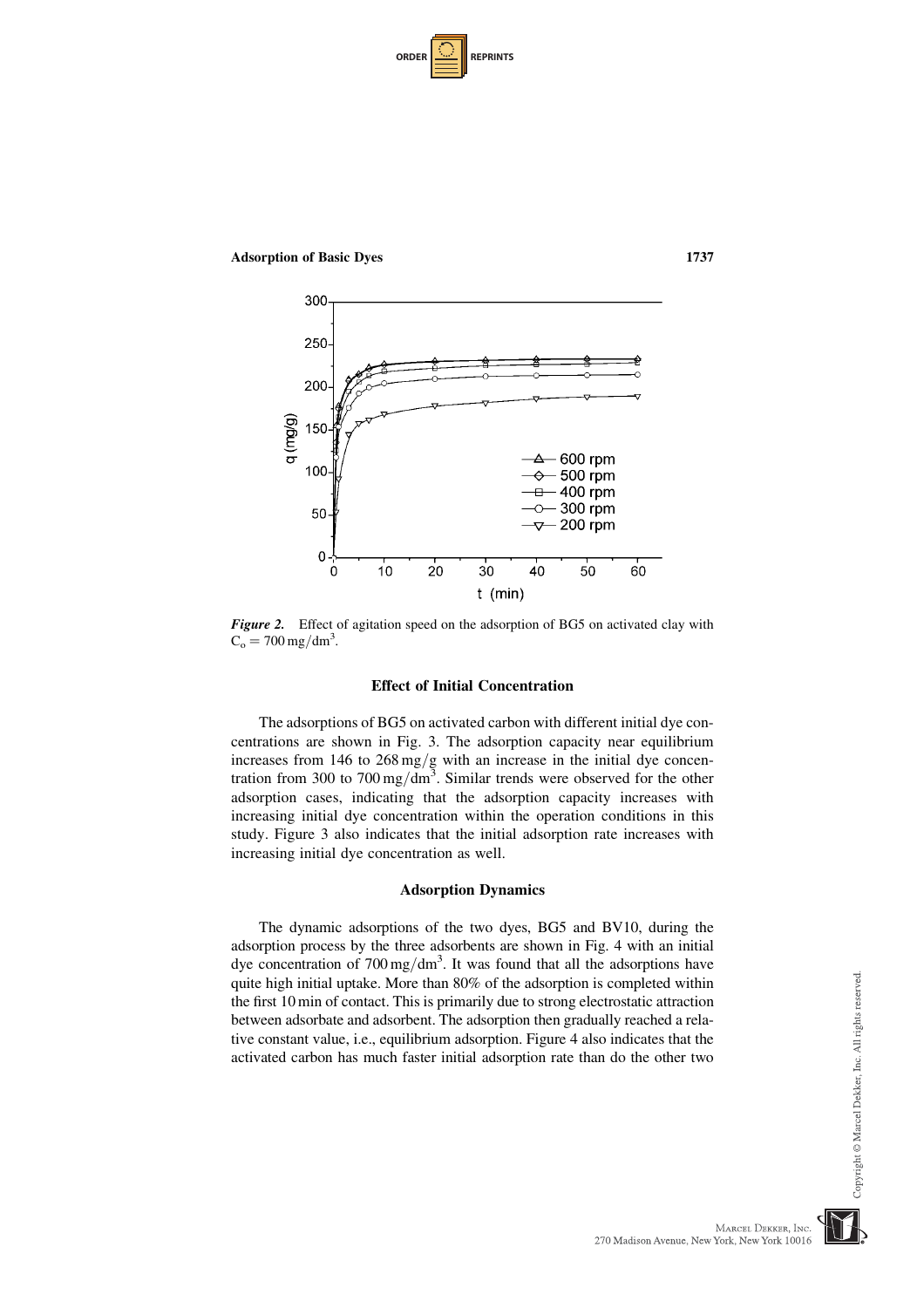| <b>ORDER</b> |  | <b>REPRINTS</b> |
|--------------|--|-----------------|
|--------------|--|-----------------|



Figure 3. Effect of initial concentration on the adsorption of BG5 on activated carbon.

adsorbents for both dye adsorptions. The order of adsorption capability of adsorbents for BG5 is activated carbon  $>$  activated clay  $>$  montmorillonite, while for BV10 the order is activated clay  $>$  montmorillonite  $>$  activated carbon although they are relatively close. Another interesting point is that the activated carbon presents much better adsorption capability for BG5 than for BV10. This result can be explained by the different structure of dyes and the micropores possessed by the activated carbon. Usually dye ions have a tendency to aggregate in solution and dyes are adsorbed with an aggregation extent proportional to the cube of the ionic weight of the dye.<sup>[17]</sup> Since BV10 is a relatively larger molecule as compared to BG5, it may aggregate to a much larger adsorbate, which could be too large to enter the micropores within the activated carbon, causing the available adsorption surface area to be drastically reduced.

A suitable model is needed to describe the adsorption process, which may involve mass transfer and chemical reaction. Many models have been proposed for this process.<sup>[20-26]</sup> Some of them are based on reaction kinetics. A simple kinetic analysis is the pseudo first-order adsorption model:

$$
\frac{dq}{dt} = k_1(q^* - q) \tag{1}
$$

Integrating this equation with initial condition  $q = 0$  at  $t = 0$  gives

$$
\ln(q^* - q) = \ln q^* - k_1 t \tag{2}
$$

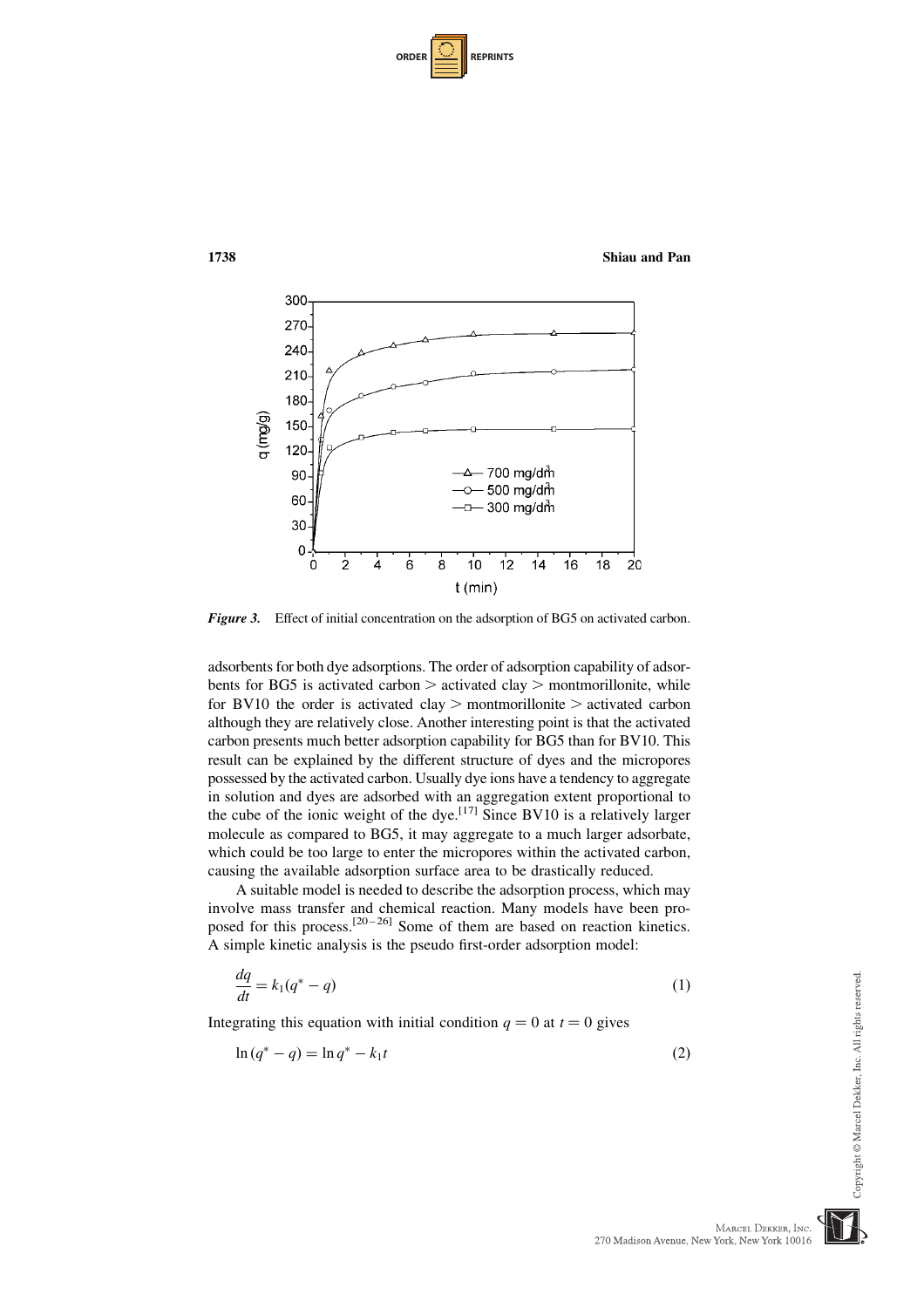| <b>ORDER</b> |  | <b>REPRINTS</b> |
|--------------|--|-----------------|
|--------------|--|-----------------|





Figure 4. Adsorption kinetics of basic dyes onto three adsorbents (on the basis per weight of adsorbent). (Filled for BG5 and open for BV10.)

where  $k_1$  is the pseudo first-order rate constant and  $q^*$  is the equilibrium dye concentration. The intercept of the straight-line plot  $ln(q^* - q)$  against t should equal  $\ln q^*$ .

Another kinetic analysis is the pseudo second-order adsorption model:

$$
\frac{dq}{dt} = k_2(q^* - q)^2\tag{3}
$$

where  $k_2$  is the pseudo second-order rate constant. Integration of Eq. (4) yields

$$
\frac{t}{q} = \frac{1}{(k_2 q^{*2})} + \frac{t}{q^*}
$$
\n(4)

Plotting  $t/q$  against t yields a straight line with a slope equal to  $1/q^*$  and intercept equal to  $1/k_2q^{*2}$ .

Figures 5 and 6 display the plots of  $ln(q^* - q)$  vs. t and  $t/q$  vs. t for various adsorbents at initial concentration of  $700 \,\text{mg/dm}^3$ . Apparently, the experimental data follow reasonably well the linear relationship of the pseudo second-order adsorption model instead of the pseudo first-order adsorption model. As time approaches to zero, according to the pseudo second-order model, the initial adsorption rate,  $h$  (mg/g min) is:

 $h = k_2 q^{2}$  (5)

MARCEL DEKKER, INC

270 Madison Avenue, New York, New York 10016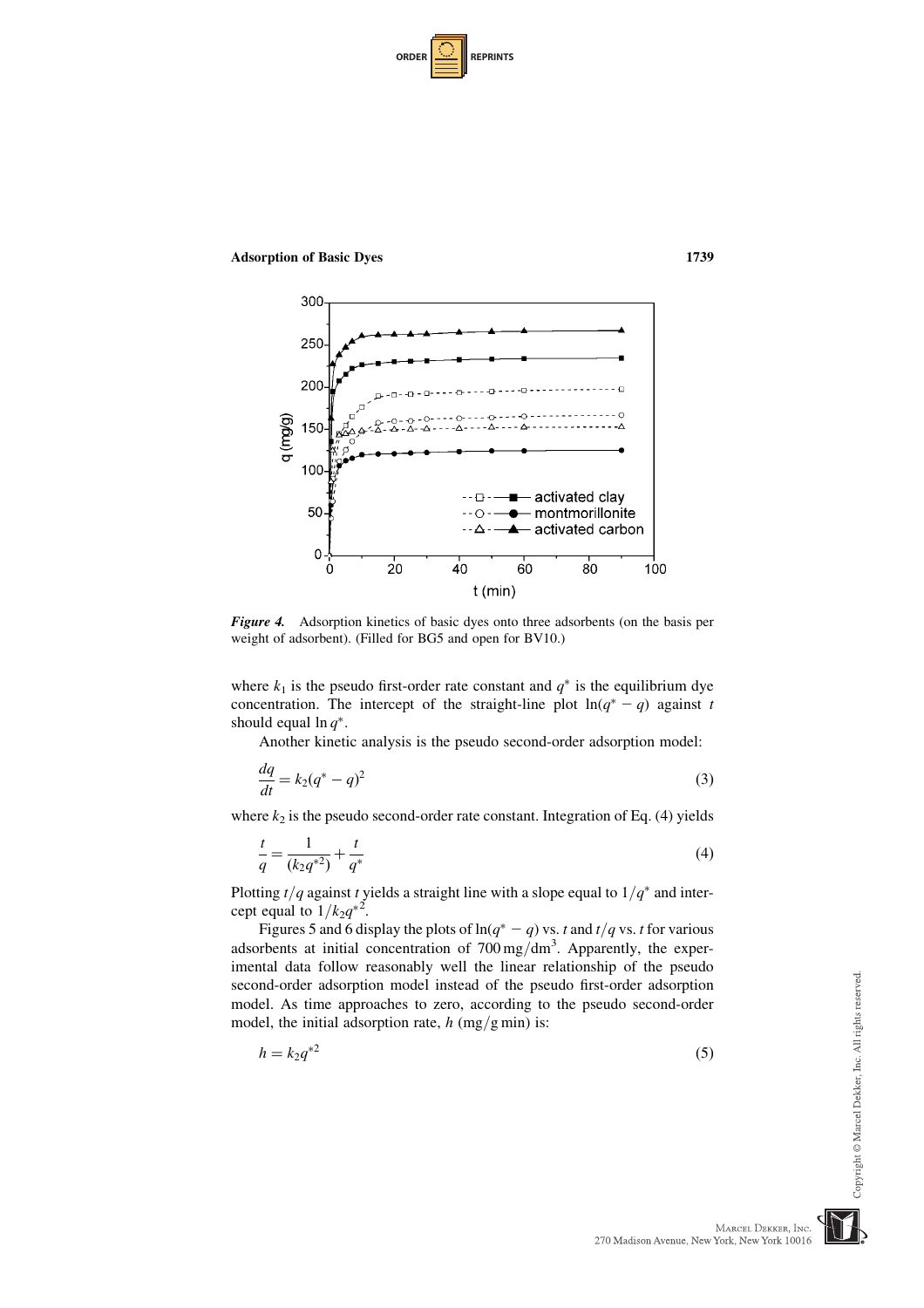| <b>ORDER</b> |  | <b>REPRINTS</b> |
|--------------|--|-----------------|
|--------------|--|-----------------|



Figure 5. Test of pseudo first-order equation of basic dyes on three adsorbents. (Filled for BG5 and open for BV10.)

The  $k_2$ ,  $q^*$ , and h values for these six adsorption systems are tabulated in Table 1, using the least square method as the calculating tool. Table 1 shows that the initial adsorption rates,  $h$ , for activated carbon are high and are low for montmorillonite.

The intraparticle diffusion model is also tested by plotting the amount of adsorbed dye q against the square root of time  $t^{1/2}$  [15,25,26] Figure 7 shows such result for BG5 and BV10. In this plot we see three clear adsorption stages for all the adsorption cases. The first stage is an instantaneous adsorption and is a quick uptake stage. This plot indicates that the first stage corresponds to more than 80% adsorption and is probably due to strong electrostatic attraction between dyestuff and external surface as well as surface of larger pores. Also, the initial adsorption rates revealed from this figure are comparable with those obtained from the second pseudo steady-state model. The second stage is a gradual adsorption stage. This stage can be attributed to intraparticle diffusion, i.e., dye molecules diffusion through smaller pores. It is interesting to see from Fig. 7 that the uptake of BV10 by activated carbon at this stage is quite small as compared to the other adsorption cases, indicating that the diffusion of BV10 within the activated carbon is hindered. This is probably due to smaller micropores inside the activated carbon that are too small for BV10 to enter. The final stage is an equilibrium adsorption. At this stage, almost all active sites of the adsorbent are occupied by dye molecules. This section also



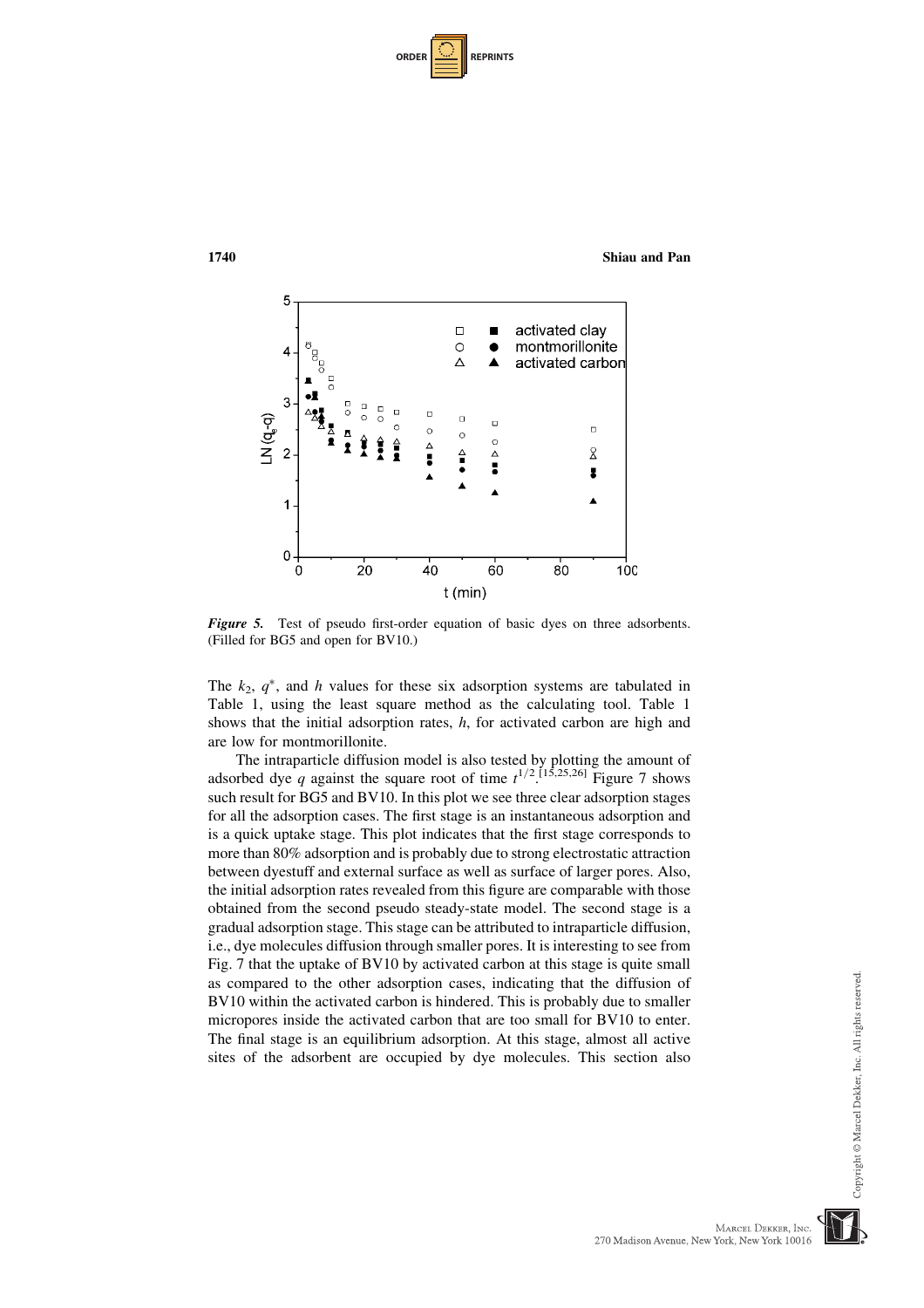



Figure 6. Test of pseudo second-order equation of basic dyes on three adsorbents. (Filled for BG5 and open for BV10.)

corresponds to the maximum adsorption of dyes for the specified experimental conditions.

### Adsorption Isotherm

Figures 8 and 9 illustrate the adsorption isotherms of BG5 and BV10 on the three adsorbents, a plot of amount of dye adsorbed per unit mass of adsorbent  $(q_e)$  vs. equilibrium concentration of dye in liquid phase  $(C_e)$ . It was

**Table 1.** Comparison of  $k$ ,  $q^*$ , and  $h$  values of the pseudo second-order adsorption model for various adsorbents and adsorbates.

| Adsorbate | Adsorbent        | $q^*$      | $k_2 \times 10^3$ | n    |
|-----------|------------------|------------|-------------------|------|
| BG5       | Activated clay   | 236        | 9.47              | 527  |
|           | Montmorillonite  | 126        | 13.64             | 215  |
|           | Activated carbon | 268        | 11.86             | 852  |
| BV10      | Activated clay   | <b>200</b> | 4.15              | 166  |
|           | Montmorillonite  | 170        | 3.92              | 113  |
|           | Activated carbon | 153        | 17.91             | 42.1 |

*Note:*  $q^*$  (mg/g);  $k_2$  (g/mg.min); h (mg/g min).



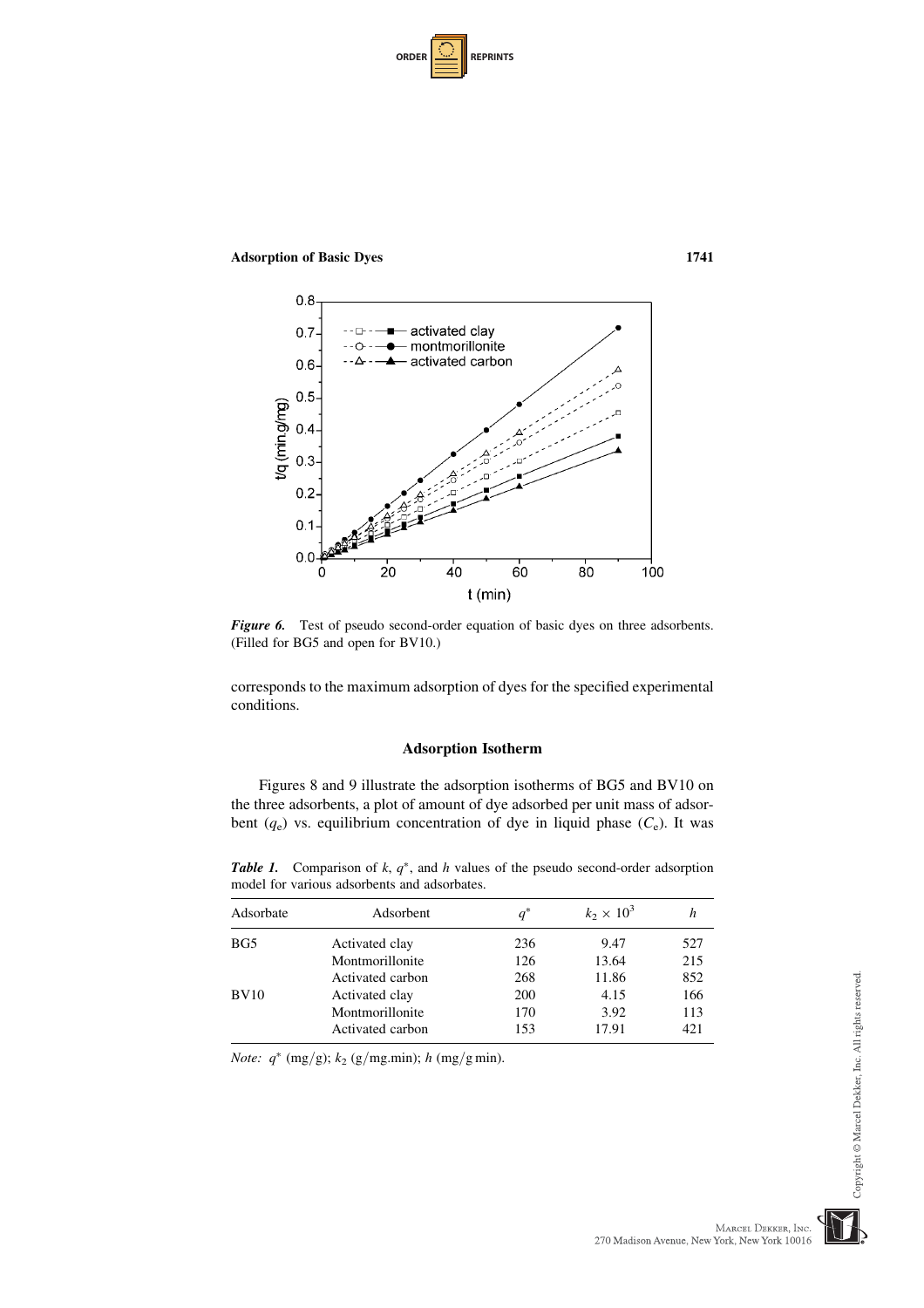| <b>ORDER</b> |  | <b>REPRINTS</b> |
|--------------|--|-----------------|
|--------------|--|-----------------|



Figure 7. Test of intraparticle diffusion model for the adsorption of basic dyes on three adsorbents. (Filled for BG5 and open for BV10.)

found that  $q_e$  increases sharply with  $C_e$  at lower dye concentrations and then gradually levels off. The adsorption isotherm reveals the adsorption capacity of an adsorbent for dye adsorption at the plateau of the isotherm.

Adsorption isotherms are important to describe how adsorbates will interact with adsorbents and so are critical for design purposes. Therefore, the correlation of equilibrium data using an equation is essential to practical adsorption operation. Three isotherm equations were adopted in this study.

1. Langmuir isotherm

$$
\frac{C_{\rm e}}{q_{\rm e}} = \left(\frac{1}{K_{\rm L}q_{\rm m}}\right) + \left(\frac{1}{q_{\rm m}}\right)C_{\rm e}
$$
\n(6)

where  $q_m$  is the amount of dyes adsorbed per unit mass of adsorbent corresponding to complete monolayer coverage,  $K<sub>L</sub>$  is the Langmuir constant.

2. Freundlich equation

$$
\ln q_{\rm e} = \ln K_{\rm F} + n \ln C_{\rm e} \tag{7}
$$

where *n* and  $K_F$  are constants for a given adsorbate–adsorbent system at a fixed temperature.

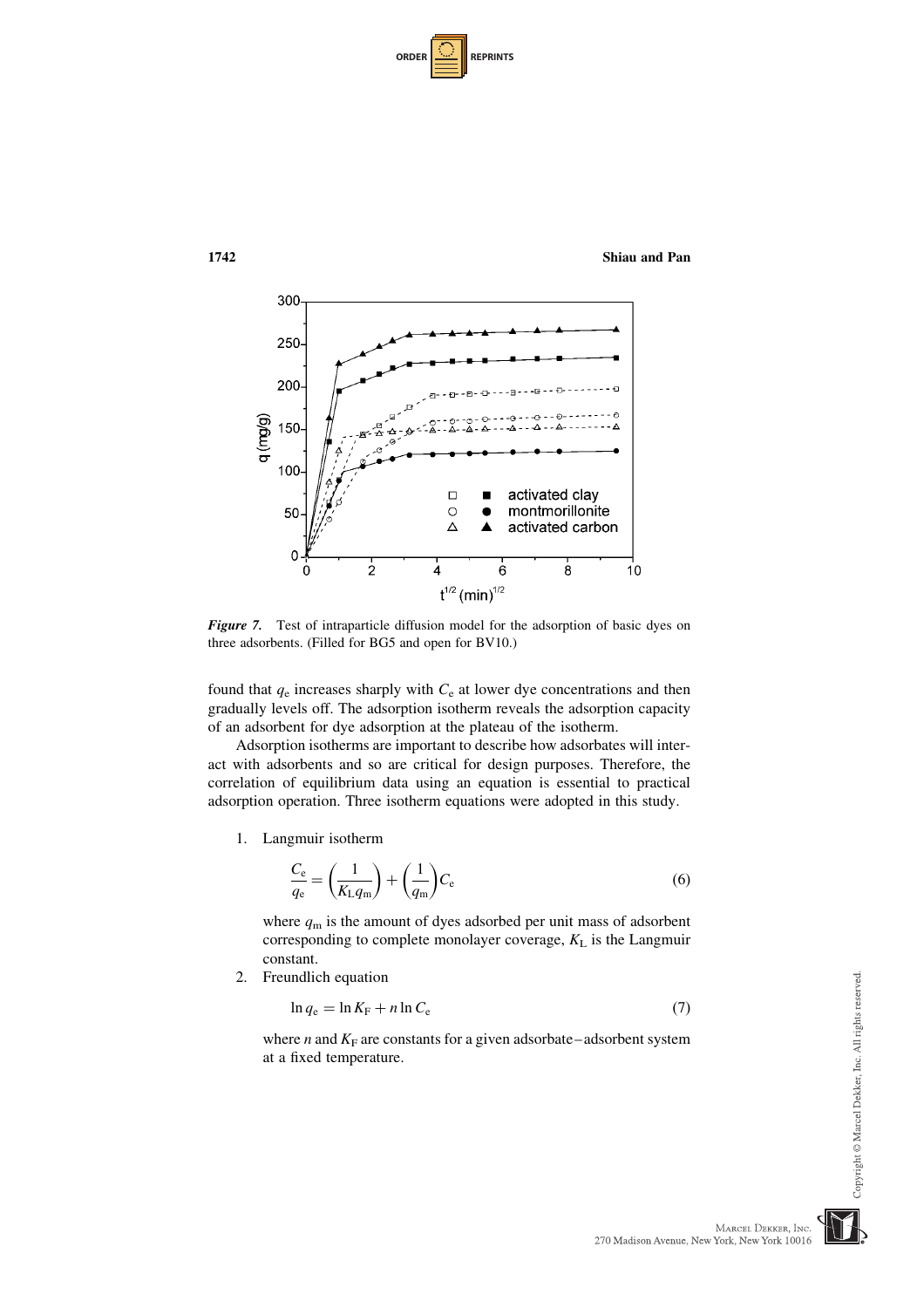| <b>ORDER</b> |  | <b>REPRINTS</b> |
|--------------|--|-----------------|
|--------------|--|-----------------|

Adsorption of Basic Dyes 1743



Figure 8. Adsorption isotherms of BG5 at  $25^{\circ}$ C on three adsorbents.

3. Another useful improved model for the isotherms of dye is the following Langmuir–Freundlich equation:<sup>[27]</sup>

$$
C_{\rm e}^n q_{\rm e} = \left(\frac{1}{K_{\rm LF} q_{\rm m}}\right) + \left(\frac{1}{q_{\rm m}}\right) C_{\rm e}^n \tag{8}
$$

where  $K_{LF}$  is the adsorption constant for this equation.

For the first two equations, the parameters can be obtained by plotting either  $(C_e/q_e)$  vs.  $C_e$  or ln  $q_e$  vs. ln  $C_e$ . For the third equation, a minimization method is used to determine the best values of the three parameters. The adsorption curves were applied to the above isotherm equations.

The isotherm constants and their correlation coefficients,  $r^2$ , for Figs. 8 and 9 are listed in Table 2. It is seen that the linear fit is fairly good for both Freundlich and Langmuir–Freundlich equations, but not for the Langmuir equation under the conditions of the present study. This implies multilayer adsorption occurred for all the adsorptions of two basic dyes on the adsorbents.

#### Effect of Temperature

Figures 10 and 11 are the plots of the adsorption isotherms of BG5 and BV10, respectively, on the activated carbon at different temperatures. It is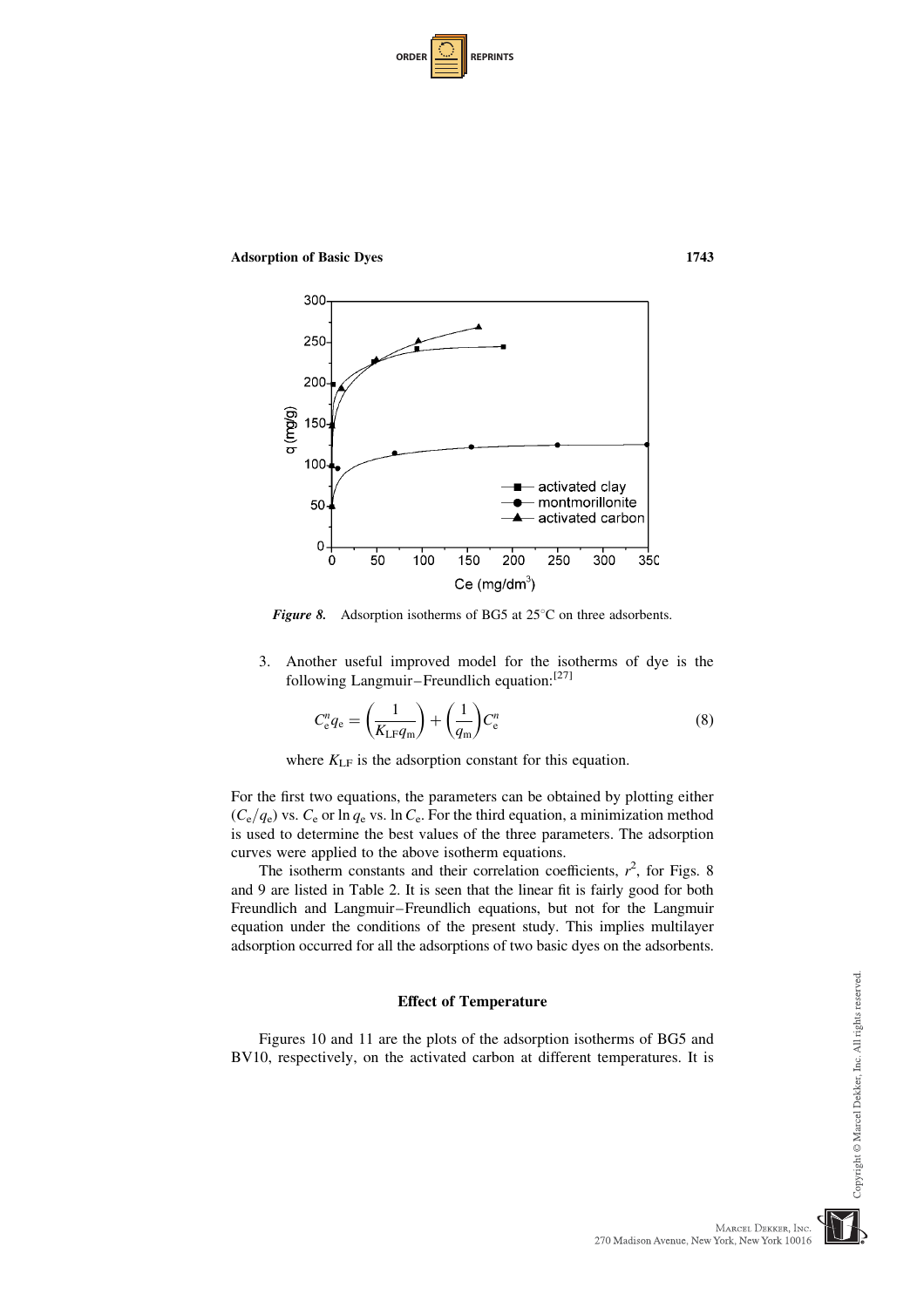| <b>ORDER I</b> |  | <b>REPRINTS</b> |
|----------------|--|-----------------|
|----------------|--|-----------------|



**Figure 9.** Adsorption isotherms of BV10 at  $25^{\circ}$ C on three adsorbents.

shown that the adsorption capacity increases with temperature. Similar results were observed for the other adsorbents.

The heat of adsorption  $(\Delta H^{\circ})$  could be calculated from the temperature dependence of adsorption equilibrium constant, K.

$$
\ln K = -\left(\frac{\Delta H^{\circ}}{RT}\right) + C\tag{9}
$$

A linear plot of ln K against  $1/T$  with a slope of  $\Delta H^{\circ}/R$  is shown in Fig. 12. Other thermodynamic parameters, including the apparent free energy  $(\Delta G^{\circ})$ and entropy  $(\Delta S^{\circ})$ , can be calculated by the following relations:

$$
\Delta G^{\circ} = -RT \ln K \tag{10}
$$

$$
\Delta S^{\circ} = \frac{\Delta H^{\circ} - \Delta G^{\circ}}{T} \tag{11}
$$

The values of  $\Delta H^{\circ}$  are determined to be 7.2 and 9.3 kJ/mol for BG5 and BV10 onto activated carbon, respectively. These small values of enthalpy change represent the no structure change occurred during the adsorption process. In general, the enthalpy change due to chemical adsorption  $(40-120 \text{ kJ/mol})$ is considerably larger than that due to physical adsorption  $( $40 \text{ kJ/mol}$ ).$ Hence, the adsorption of basic dyes BG5 and BV10 on activated carbon is probably due to the physical adsorption process for the described temperature range.

Copyright © Marcel Dekker, Inc. All rights reserved.

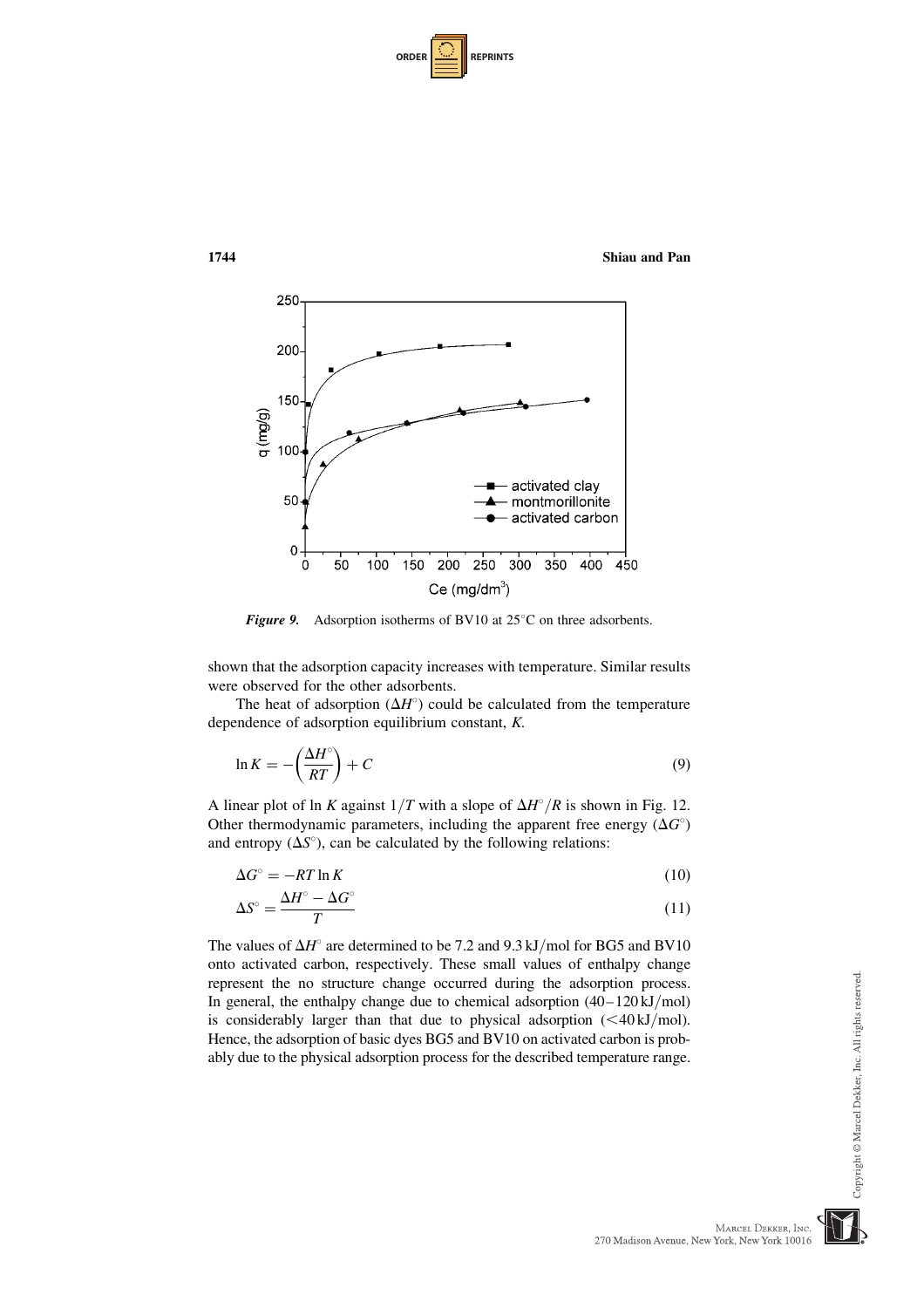| <b>ORDER I</b> |  | <b>REPRINTS</b> |
|----------------|--|-----------------|
|----------------|--|-----------------|

|              |              |                                                                                                    | BG5                                                                                       |                                                                          |                                                                          | BV10                                      |                                                           |
|--------------|--------------|----------------------------------------------------------------------------------------------------|-------------------------------------------------------------------------------------------|--------------------------------------------------------------------------|--------------------------------------------------------------------------|-------------------------------------------|-----------------------------------------------------------|
| <b>Model</b> | Parameter    | Activated<br>clay                                                                                  | Montmorillonite                                                                           | Activated<br>carbon                                                      | Activated<br>clay                                                        | Montmorillonite                           | Activated<br>carbon                                       |
| angmuir      |              |                                                                                                    | 0.207                                                                                     | 0.217                                                                    |                                                                          | 0.047                                     |                                                           |
|              |              |                                                                                                    |                                                                                           |                                                                          |                                                                          |                                           |                                                           |
|              | $q_{\rm m}$  | $\begin{array}{r} 0.155 \\ 271.3 \\ 0.936 \\ 72.7 \\ 0.278 \\ 0.091 \\ 0.991 \\ 0.259 \end{array}$ | $\begin{array}{c} 127.6 \\ 0.927 \\ 53.9 \\ 0.155 \\ 0.992 \\ 0.992 \\ 0.434 \end{array}$ | $272.0$<br>$0.936$<br>$79.1$<br>$0.272$<br>$0.982$<br>$0.341$<br>$0.341$ | $0.203$<br>$216.5$<br>$0.924$<br>$72.5$<br>$0.218$<br>$0.984$<br>$0.984$ | $[58.3\n0.878\n38.8\n0.238\n0.999\n0.154$ | $149.0$<br>$149.0$<br>$0.832$<br>$51.8$<br>0.186<br>0.352 |
| Freundlich   | $K_{\!F}$    |                                                                                                    |                                                                                           |                                                                          |                                                                          |                                           |                                                           |
|              |              |                                                                                                    |                                                                                           |                                                                          |                                                                          |                                           |                                                           |
|              |              |                                                                                                    |                                                                                           |                                                                          |                                                                          |                                           |                                                           |
| -angmuir-    | $K_{\rm LF}$ |                                                                                                    |                                                                                           |                                                                          |                                                                          |                                           |                                                           |
| reundlich    |              | \$45.4                                                                                             | 130.4                                                                                     |                                                                          | 27.1                                                                     | 250.9<br>0.39                             | 73.0                                                      |
|              |              | 0.5                                                                                                | 0.71                                                                                      | 0.64                                                                     | 0.65                                                                     |                                           | 0.46                                                      |
|              |              | $\overline{1.0}$                                                                                   | $\overline{1.0}$                                                                          | $\overline{1.0}$                                                         | $\overline{1.0}$                                                         | $\overline{1.0}$                          | $\ddot{=}$                                                |



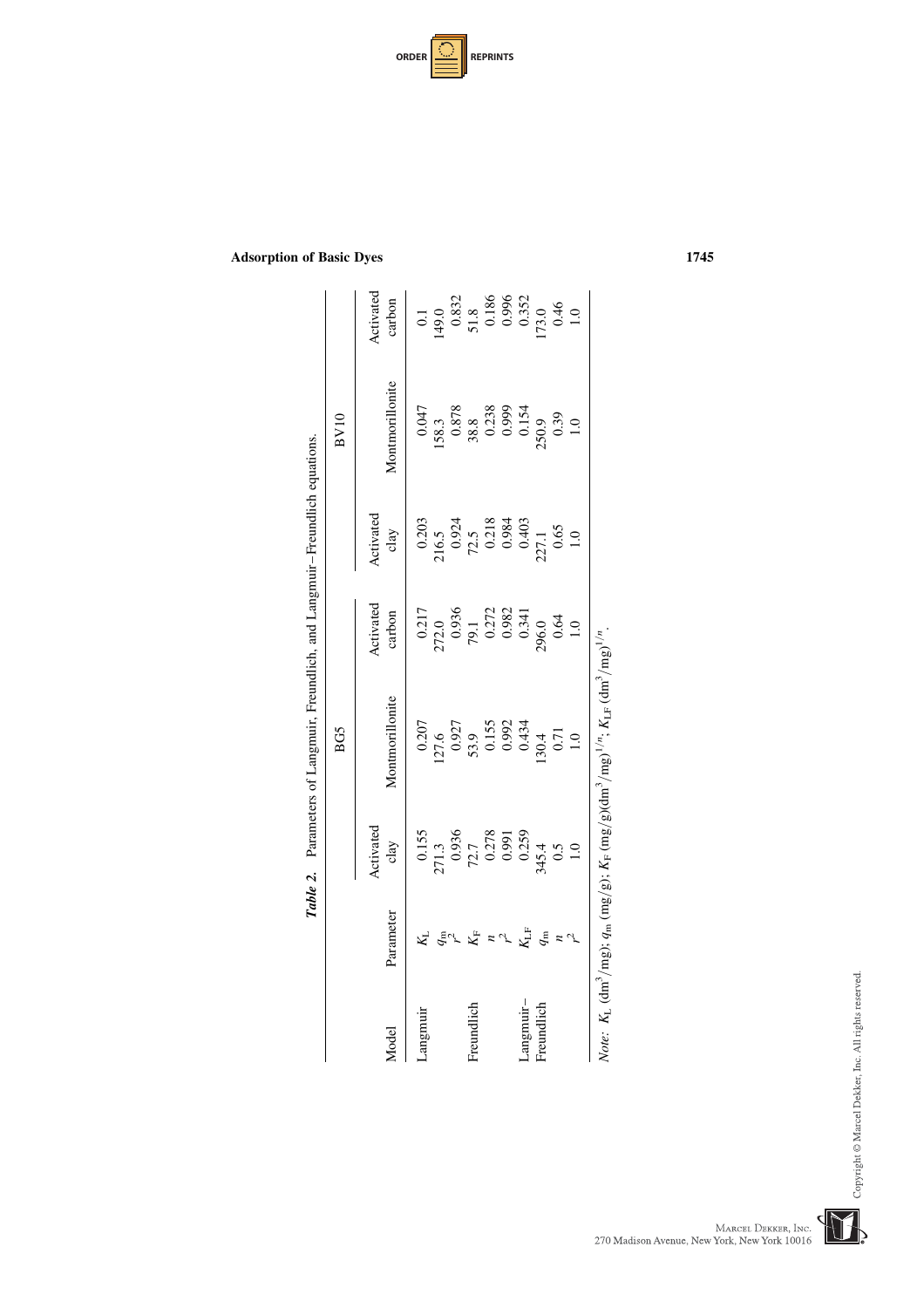| <b>ORDER</b> |  | <b>REPRINTS</b> |
|--------------|--|-----------------|
|--------------|--|-----------------|



Figure 10. Adsorption isotherms of BG5 on activated carbon at different temperatures.



Figure 11. Adsorption isotherms of BV10 on activated carbon at different temperatures.

Copyright @ Marcel Dekker, Inc. All rights reserved.

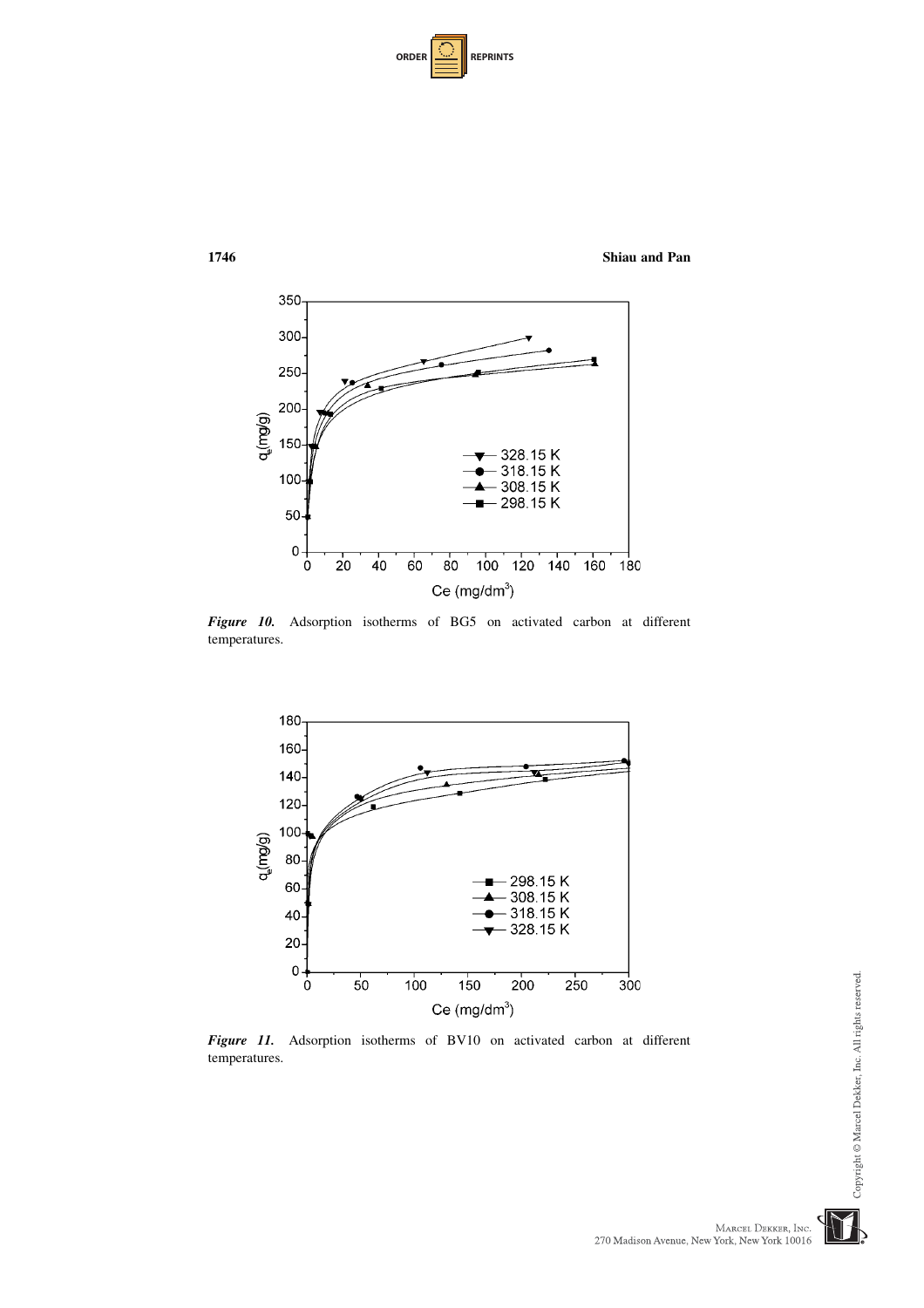| <b>ORDER</b> |  | <b>REPRINTS</b> |
|--------------|--|-----------------|
|--------------|--|-----------------|



Adsorption of Basic Dyes 1747

Figure 12. Determination of enthalpy of basic dyes adsorption on activated carbon and the plot of Gibbs free energy vs. temperature.

As expected, the negative value of  $\Delta G^{\circ}$  indicates that the adsorption process is spontaneous. The positive value of  $\Delta H^{\circ}$  reflect the endothermic nature of the process studied, which corresponds to the results of two simple processes: (a) the desorption of the molecules of solvent previously adsorbed, and (b) the adsorption of the molecules of dyes. Each molecule of dye has to displace more than one molecule of the solvent. The net result corresponds to the endothermic process.<sup>[28]</sup> The positive value of  $\Delta S^{\circ}$  [see Eq. (11)] confirms that the adsorption of dyes on activated carbon is a combination of the two simple processes shown.

# **CONCLUSION**

Two basic dyes, BG5 and BV10, with different molecular weights and structures were tested with three different adsorbents, activated clay, montmorillonite, and activated carbon. The dynamic data indicate that activated Copyright © Marcel Dekker, Inc. All rights reserved.

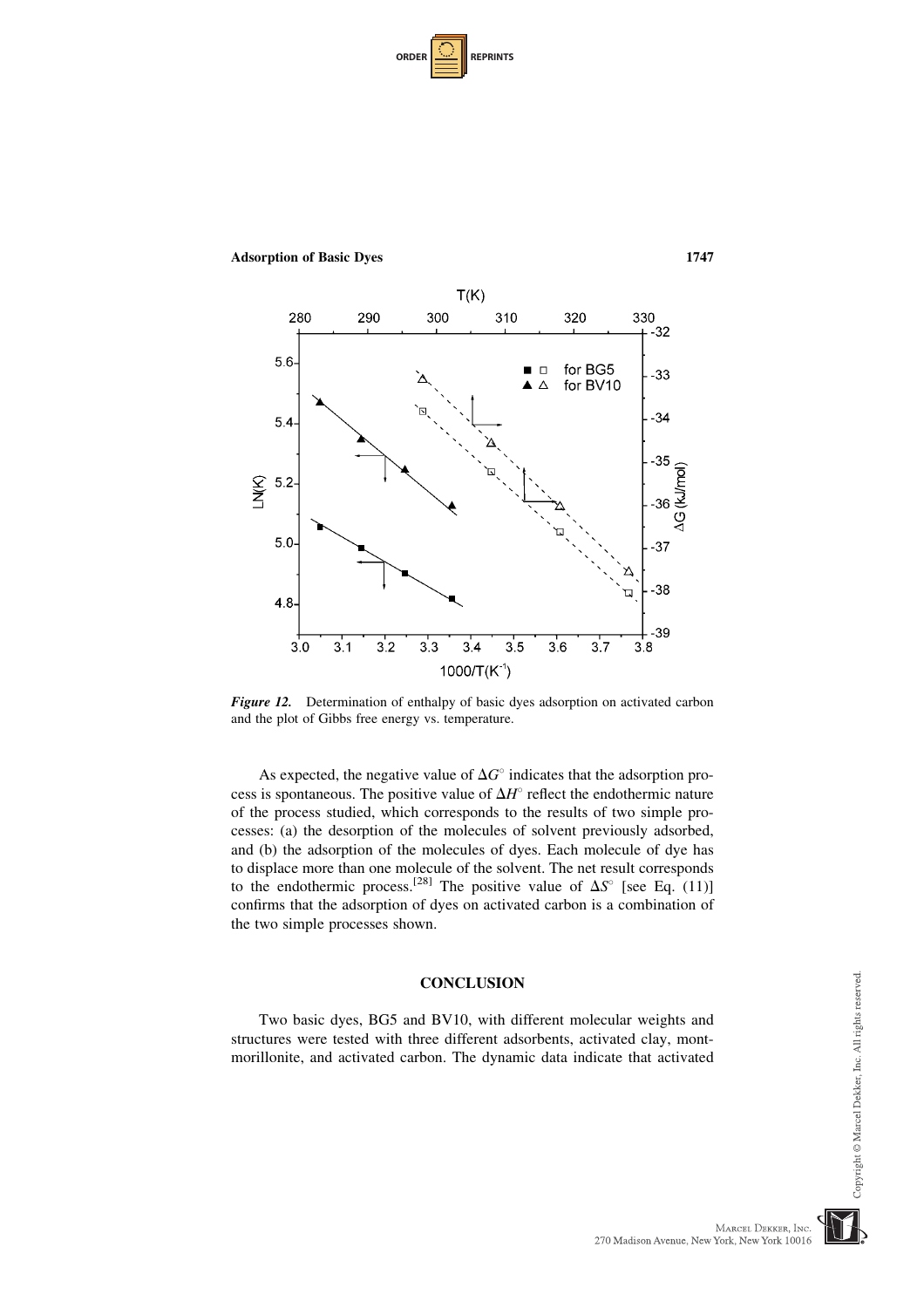| <b>ORDER</b> |  | <b>REPRINTS</b> |
|--------------|--|-----------------|
|--------------|--|-----------------|

carbon was suitable for BG5 but not BV10, primarily due to the molecular structure and montmorillonite was not good for either basic dye. The contact time process could be adequately fitted by the pseudo second-order equation for all the adsorption systems. The adsorption isotherms of dye could be well described by the Langmuir–Freundlich equation. The mean values of thermodynamic parameters were also obtained. The results indicate the adsorption is an endothermic process and an increased solution temperature would results in an increased adsorption capacity.

# **REFERENCES**

- 1. McKay, G. The adsorption of dyestuffs from aqueous solutions using activated carbon: an external mass transfer and homogeneous surface diffusion model. AIChE J. 1985, 31 (2), 335.
- 2. McKay, G.; Al-Duri, B. Prediction of bisolute adsorption isotherms using single- component data for dye adsorption onto carbon. Chem. Eng. Sci. 1988, 43 (5), 1133.
- 3. McKay, G.; Al-Duri, B. Study of the mechanism of pore diffusion in batch adsorption systems. J. Chem. Tech. Biotechnol. 1990, 48, 269.
- 4. McKay, G.; Al-Duri, B. Multicomponent dye adsorption onto carbon using a solid diffusion mass-transfer model. Ind. Eng. Chem. Res. 1991, 30, 385.
- 5. Juang, R.S.; Swei, S.L. Effect of dye nature on its adsorption from aqueous solutions onto activated carbon. Sep. Sci. Technol. 1996, 31 (15), 2143.
- 6. Alexander, F.; Poots, V.J.P.; Mckay, G. Adsorption kinetics and diffusion mass transfer processes during color removal from effluent using silica. Ind. Eng. Chem. Process Res. Dev. 1978, 17, 406.
- 7. McKay, G.; Prasad, G.R.; Mowli, P.R. Equilibrium studies for adsorption of dyestuffs from aqueous solutions by low-cost materials. Water Air Soil Pollut. 1986, 29, 273.
- 8. McKay, G.; Geundi, M.E.; Nassar, M.M. External mass transport processes during the adsorption of dyes onto bagasse pith. Water Res. 1988, 22, 1527.
- 9. Gupta, G.S.; Prasad, G.; Singh, V.N. Removal of chrome dye from aqueous solutions by mixed adsorbents: fly ash and coal. Water Res. 1990, 24 (1), 45.
- 10. Nassar, M.M.; El-Geundi, M.S. Comparative cost of color removal from textile effluents using natural adsorbents. J. Chem. Tech. Biotechnol. 1991, 50, 257.

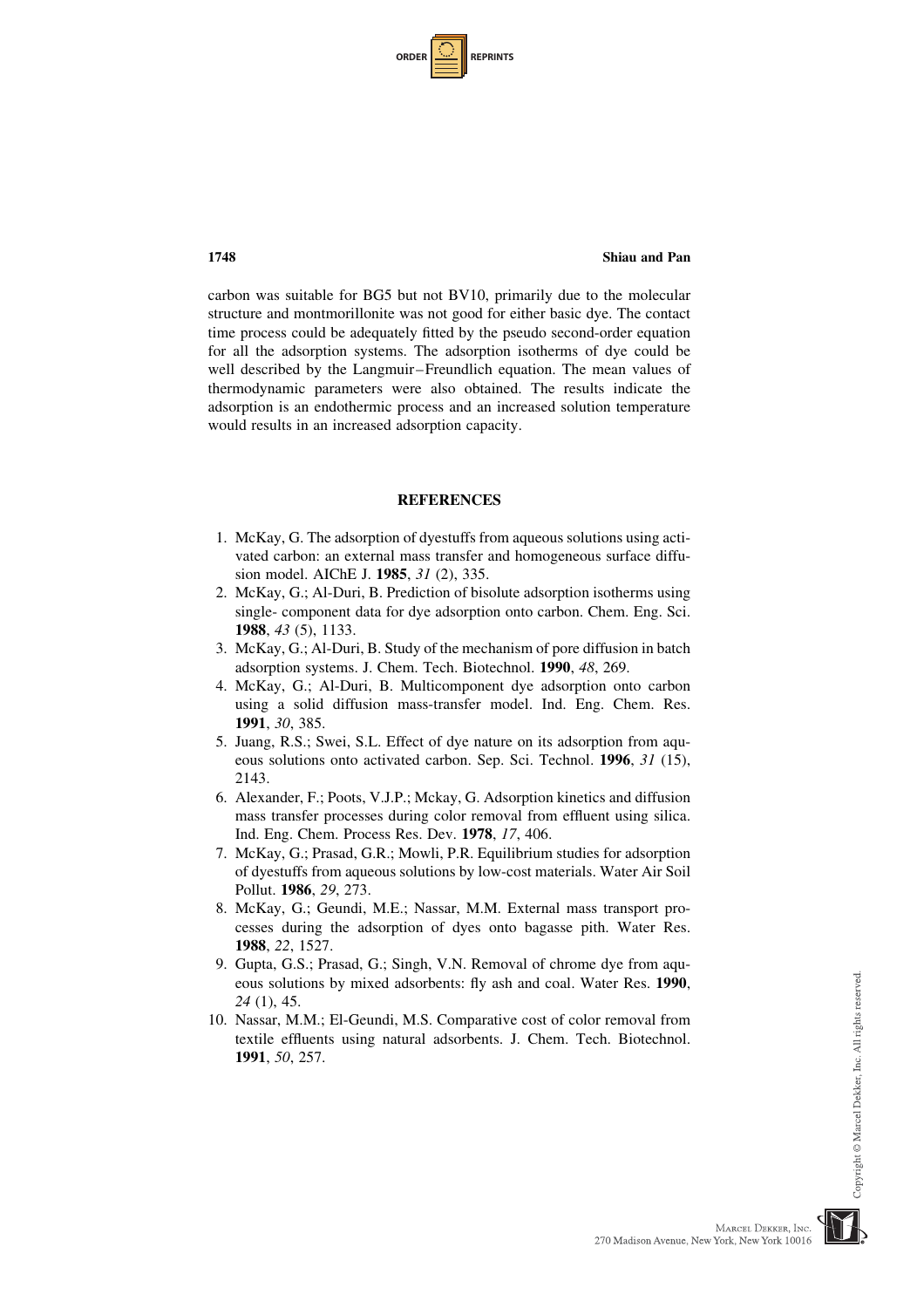| <b>ORDER</b> | <b>REPRINTS</b> |
|--------------|-----------------|
|--------------|-----------------|

- 11. Wu, F.C.; Hsu, Y.C.; Tseng, R.L. Adsorption of dyes by activated clay. J. Chin. Inst. Environ. Eng. 1994, 4, 207.
- 12. El-Geundi, M.S.; Ismail, H.M.; Attyia, K.M.E. Activated clay as an adsorbent for cationic dyestuffs. Adsorp. Sci. Technol. 1995, 12, 109.
- 13. El-Geundi, M.S. Adsorption kinetics of cationic dyestuffs on to natural clay. Adsorp. Sci. Technol. 1996, 13, 295.
- 14. McKay, G.; El-Geundi, M.S.; Nassar, M.M. Pore diffusion during the adsorption of dyes onto bagasse pith. Proc. Safety and Environ. Prot.: Trans. of the Inst. of Chem. Eng., Part B Proc. Safety Environ. Prot. 1996, 74, 277.
- 15. Hsu, Y.C.; Chiang, C.C.; Yu, M.F. Adsorption behavior of basic dyes on activated clay. Sep. Sci. Technol. 1997, 32 (15), 2513.
- 16. Gupta, V.K.; Mohan, D.; Sharma, S.; Sharma, M. Removal of basic dyes (rhodamine B and methylene blue) from aqueous solutions using bagasse fly ash. Sep. Sci. Technol. 2000, 35 (13), 2097.
- 17. Walker, G.W.; Weatherley, L.R. Adsorption of dyes from aqueous solution—the effect of adsorbent pore size distribution and dye aggregation. Chem. Eng. J. 2001, 83, 201.
- 18. Taylor, D.R.; Jenkins, D.B.; Ungermann, C.B. Bleaching with alternative layered minerals: a comparison with acid-activated montmorillonite for bleaching soybean oil. J. Am. Oil Chemists' Soc. 1989, 66, 334.
- 19. Hsu, Y.C.. The Method for Removing Fatty Acid from the Wastewater of High Concentrated Emusified Fatty Acid. ROC Patent 59494, 1992.
- 20. McKay, G.; Allen, S.J. Single resistance mass transfer models for the adsorption of dyes on peat. J. Sep. Proc. Technol. 1983, 4, 1.
- 21. McKay, G.; Allen, S.J. Pore diffusion model for dye adsorption onto peat in batch adsorbers. Can. J. Chem. Eng. 1984, 62, 340.
- 22. Allen, S.J.; McKay, G. Diffusion model for the sorption of dyes on peat. J. Sep. Proc. Technol. 1987, 8, 18.
- 23. Ho, Y.S.; McKay, G. The kinetics of sorption of basic dyes from aqueous solution by sphagnum moss peat. Can. J. Chem. Eng. 1998, 76, 822.
- 24. Ho, Y.S.; McKay, G. A kinetic study of dye sorption by biosorbent waste product pith. Res. Conser. Recycling 1999, 25, 171.
- 25. Sethuraman, V.V.; Raymahashay, B.C. Color removal by clays. Environ. Sci. Technol. 1975, 9, 1139.
- 26. Graham, N.; Chen, X.G.; Jayaseelan, S. The potential application of activated carbon from sewage sludge to organic dyes removal. Water Sci. Technol. 2001, 43, 245.



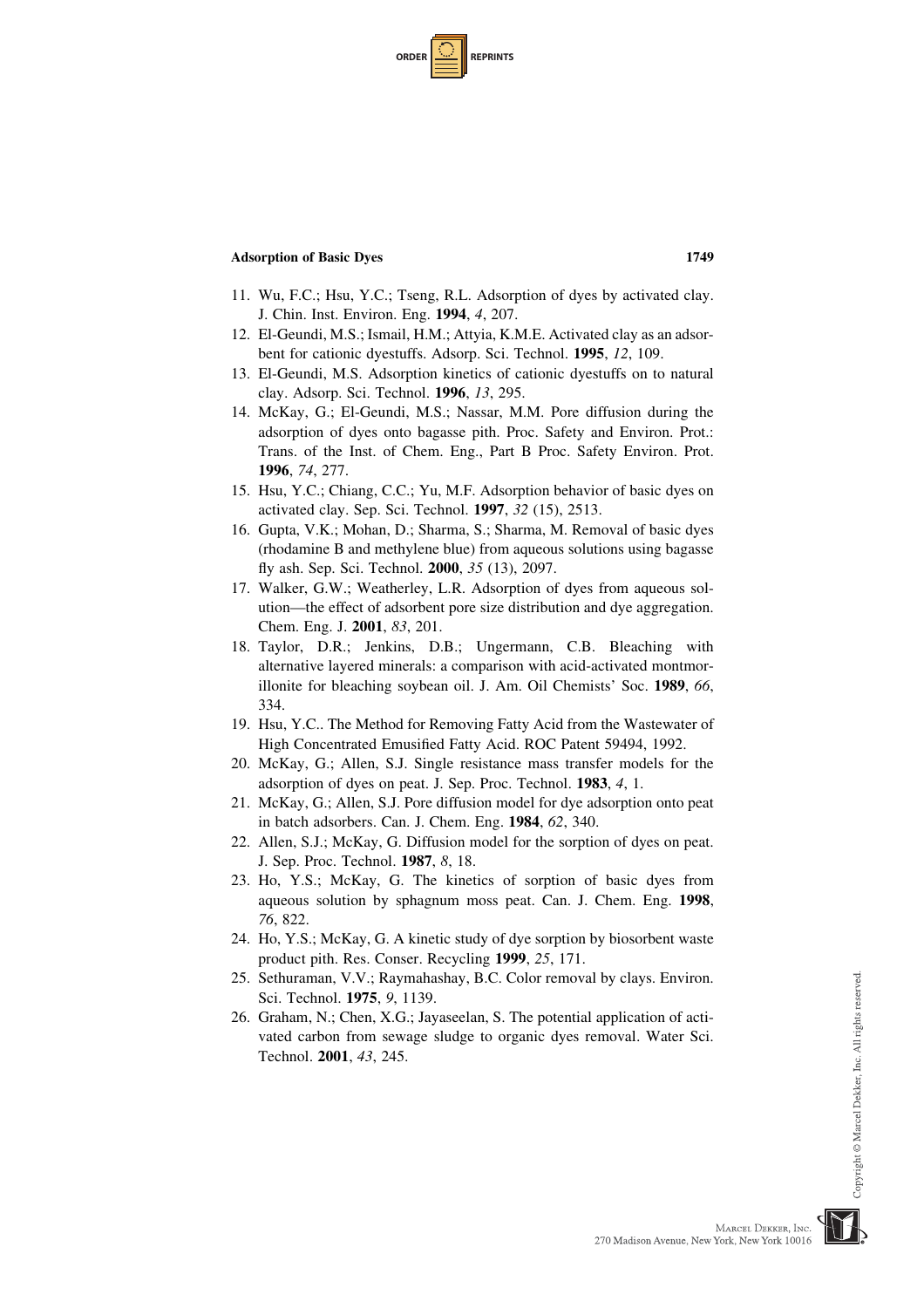| <b>ORDER</b> |  | <b>REPRINTS</b> |
|--------------|--|-----------------|
|--------------|--|-----------------|

- 27. Tseng, R.L.; Wu, F.C.; Juang, R.S. Liquid-phase adsorption of dyes and phenols using pinewood-based activated carbon. Carbon 2003, 41, 487.
- 28. Singh, B.K.; Rawat, N.S. Comparative sorption equilibrium studies of toxic phenols on flyash and impregnated flyash. J. Chem. Tech. Biotechnol. 1994, 61, 307.

Received July 2003 Accepted December 2003